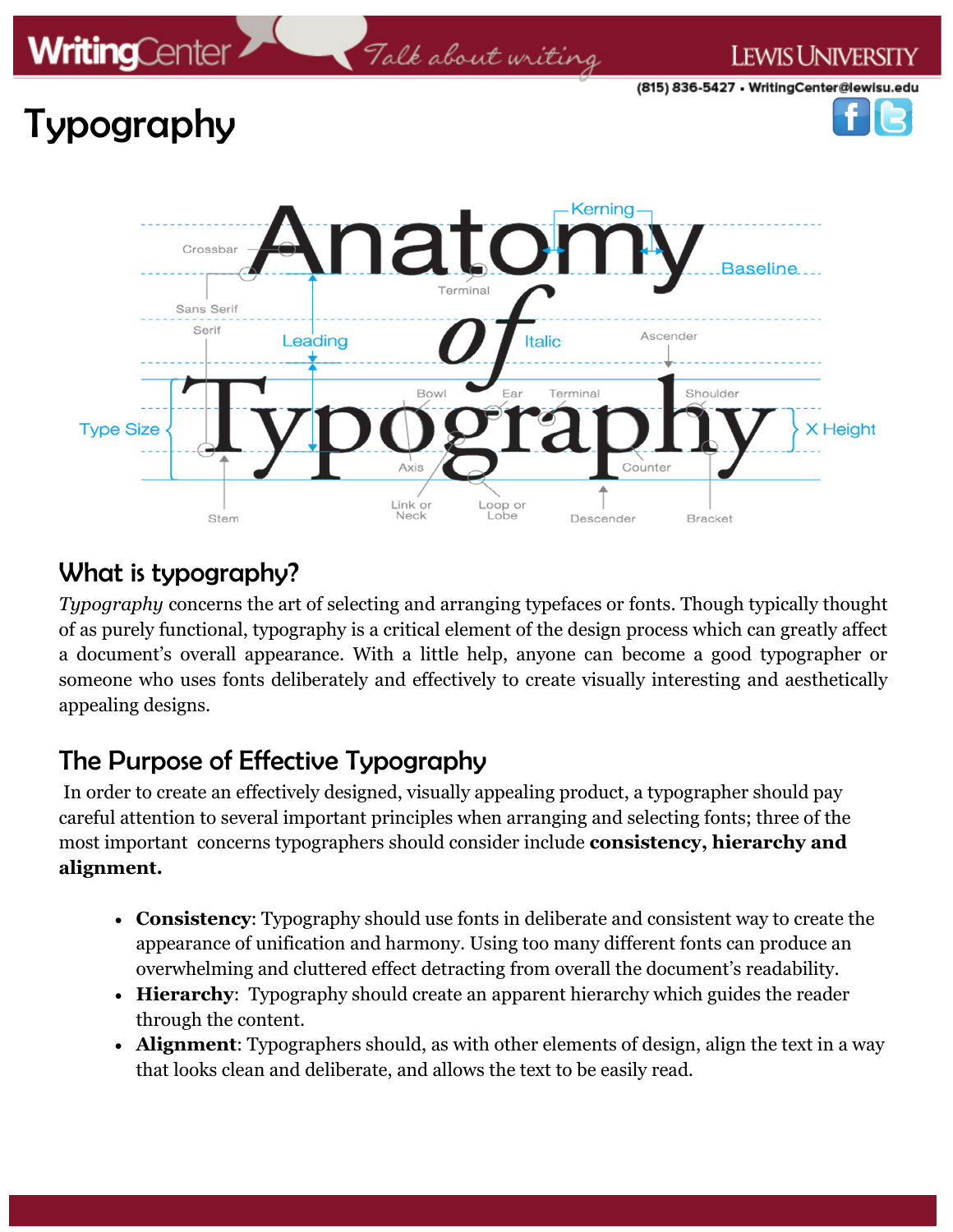

# Talk about writing

(815) 836-5427 • WritingCenter@lewisu.edu

I EWIS UNIVERSI



#### Font Families

Most fonts may be categorized into one of six groups or families: Oldstyle, Modern, Slab Serif, Sans Serif, Script, and Decorative.



*Draw a line through the two thinnest parts of the letter to determine the angle of the "stress" or downward stroke. Different fonts have different angles of stress.* 

- **Old style**: Old style fonts imitate the hand lettering of scribes. These fonts feature slanted serifs or little tails.
- **MOCOPTI:** Modern fonts replicate the appearance of lettering created by early printing

presses. Features shared by this font family include thin horizontal serifs, or small tab like strokes.

- **Slab serif**: Slab serifs tend to be bold and thick with no thick to thin transition. The letters are mono-weight, meaning that all the letter strokes are equally thick. As the family name indicates, members of the slab serif group feature thin straight serifs.
- **Sans serif**: Sans serifs, unlike the previous fonts, feature no serifs. They are very readable, mono-weight typefaces which tend to be great for both titles and body content.
- **Script:** Script fonts appear to be hand lettered with a calligraphy brush or pen. Having a highly elegant and cursive-like look, these typefaces should be used sparingly as they can be difficult to read.
- **Decorative:** Fun, distinctive and easy to recognize, Decorative fonts encompass a

large variety of typefaces. Generally, these fonts should not be used for body or content. However, they add character to writing and design and make good titles or logos.